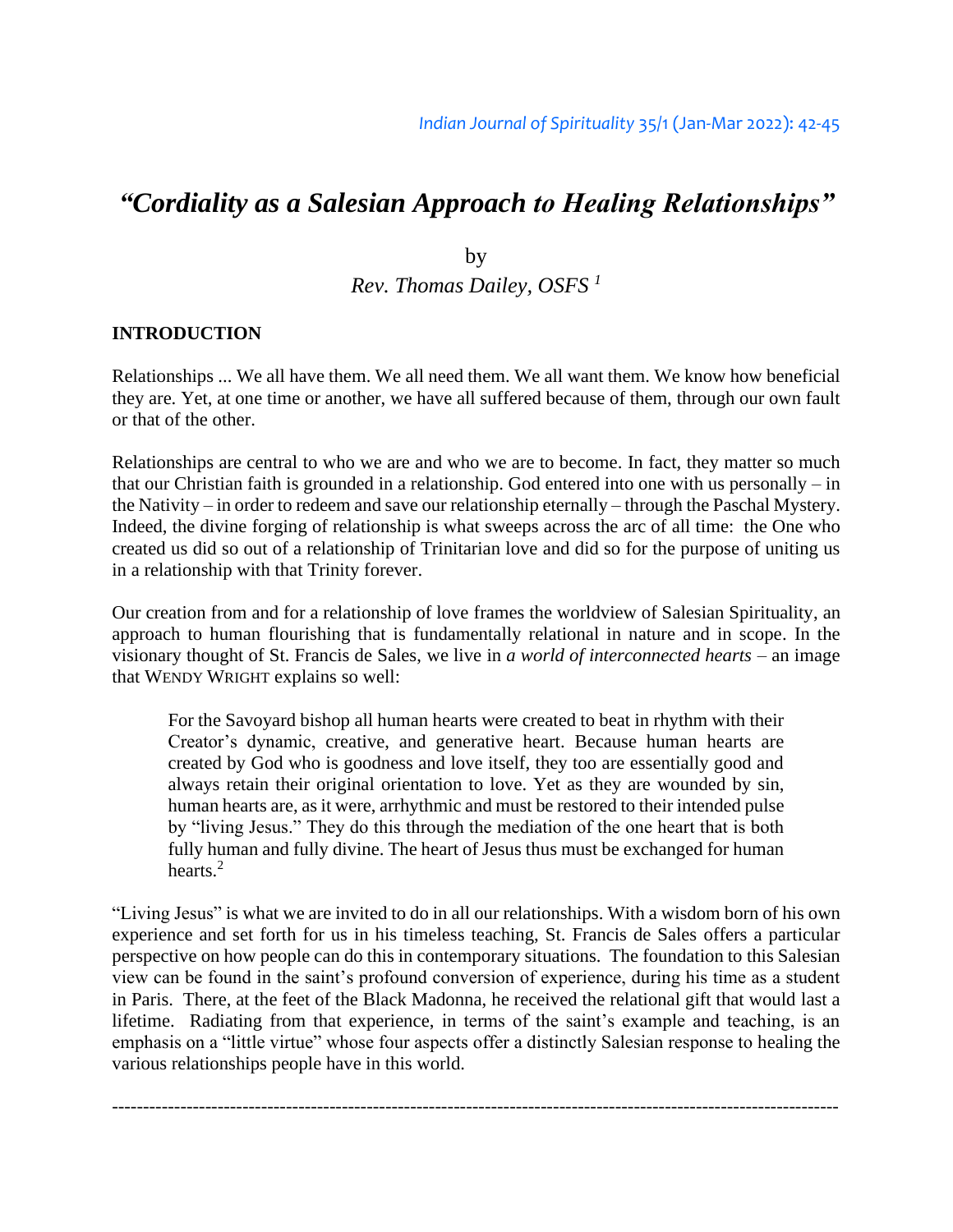## **The FOUNDATION**

The Salesian call to "Live + Jesus" is more than a motto, more than a catchphrase for a desirable code of conduct. To "Live + Jesus" is to enter into the gift-response dynamic at the very core of the Christian life. In *Jesus*, the divine will bringing about Creation, the Incarnation, and the Paschal Mystery is the gift; our choice to *live* in faith and hope and charity is the response.

A young ST. FRANCIS DE SALES (1567-1622) endeavored to understand this fundamental religious relationship, particularly when he sought to grasp what it really meant in and for his own life. That youthful endeavor takes us back to his days as a student in sixteenth-century Paris and the conversion experience that would impact him there and then and for the rest of his life.

## *Francis de Sales in Paris (1578-1588)*<sup>3</sup>

At that time, Francis de Sales has not been acclaimed a Saint or Doctor of the Church. He is but a teenager, a young lad who had left his quaint village home years before, at age twelve, in the quest for an education that would prepare him for a noble life. That would happen, but in ways that neither he nor his parents could ever imagine.

Life at the court of high society in Paris was everything that could be imagined! For young people there, the big city presented a throng of new and sometimes wild experiences, as they learned to "sing the pleasures of drinking, hunting, and loving." <sup>4</sup> Surely, Francis's mother did not bring him up to live that way! But, as we known all too well even today, our environment impacts all our relationships, for better or worse.

As a still young soul in Paris, Francis de Sales was not yet spiritually mature. His own temperament was prone to flashes of anger, and his growing self-awareness must have included the real experience of facing temptations and dealing with the weaknesses of the flesh that affect every young man. To control himself, he likely took refuge in the pious exercises he learned at home and in the penitential disciplines he imposed upon himself. But it did not seem to help. The gnawing reality of his own humanness would not give way to his craving for holiness. How disillusioned, even scandalized, he must have felt!

Influenced by the enchanting world around him, and enticed by the emerging passions within him, Francis de Sales sought guidance in the surety of his faith, as taught by the Church. But in Paris, even this became a source of conflict for him. Taking in some theological lectures at the Sorbonne, he sat through raging disputations on the theory of pre-destination in which, it seemed, even Catholic thinkers claimed that God was free to decide who among us was to suffer the pangs of eternal damnation. Yet there he also learned the poetry of the Canticle of Canticles, with its biblical portrayal of God as joining with humanity in the historical unfolding of the eternal story of love. How confused young Francis must have been!

With that, we come to the low point in Francis's life, a point at which his most cherished relationship – the one he had and sought with God – seems to be in jeopardy. He, himself, admits becoming convinced, in mind and heart and soul, that he was among the number destined for hell.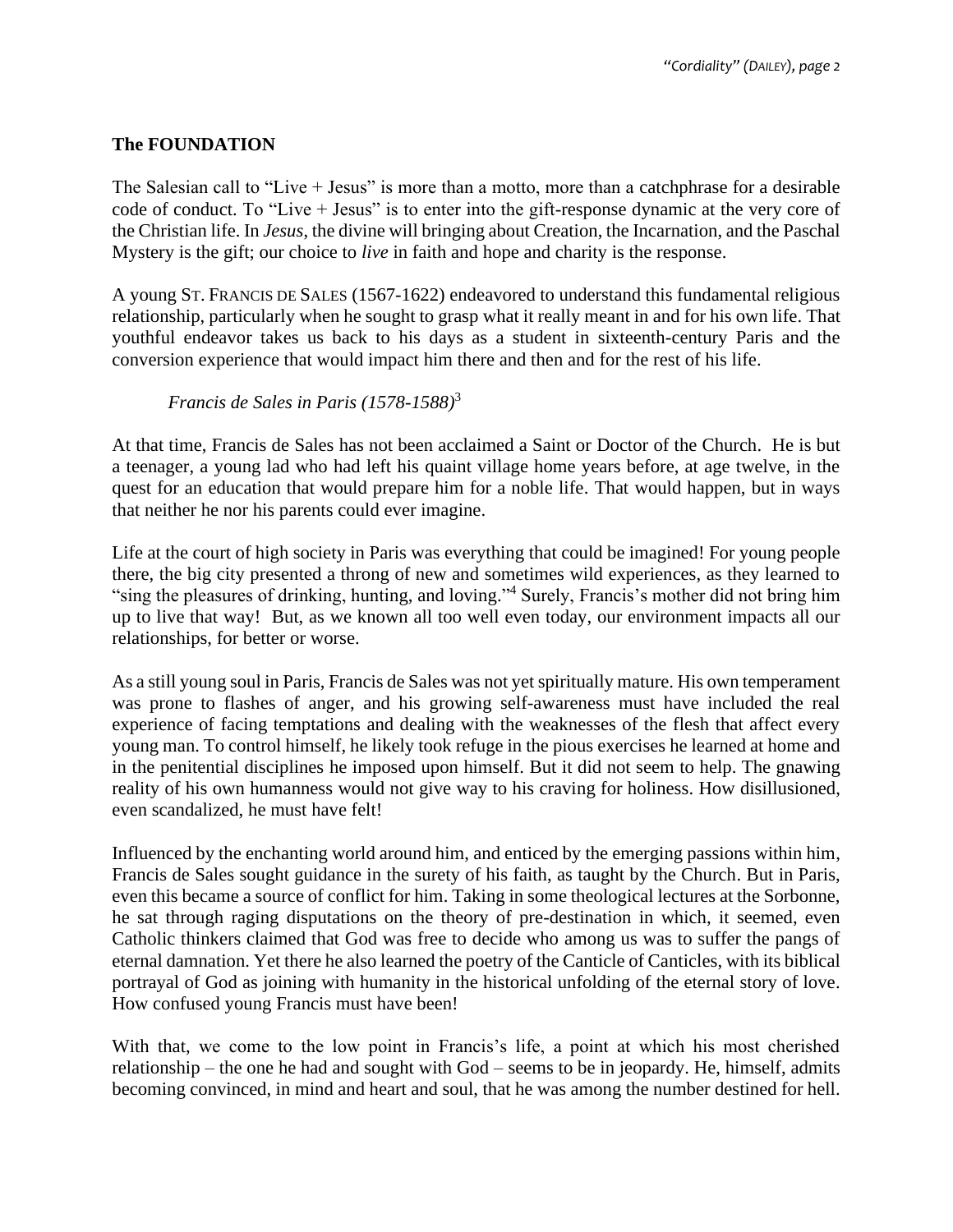Fixated somewhat obsessively on the idea "of being for all eternity the enemy of God,"<sup>5</sup> the young man of God was unable to eat or to sleep with any regularity.

We know what happened next. One day he stopped at the Church of St. Etienne-des-grès. There, kneeling in desperate prayer before the statue of the Black Madonna, *Notre Dame de Bonne Dèlivrance*, he spoke thus:

> Whatever may happen, O God, you who hold all things in your hand, whose ways are *justice and truth*, whatsoever you may have decreed concerning me in the eternal secret of your predestination and reprobation, you whose judgments are unfathomable, you who are ever Just Judge and Merciful Father, I will love you always, O Lord, at least in this life! At least in this life will I love you, if it is not given me to love you in eternity! <sup>6</sup>

Then he dutifully recited the "Memorare" in its entirety. And when he finished praying, the crisis was over, the despair had passed, the obsession had subsided. As St. Jane de Chantal recounts the moment, "His troubles, so it seemed to him, had fallen about his feet like a leper's scales."<sup>7</sup>

## *Francis's "conversion"*

Whatever its exact cause, the crisis in Paris would prove to be a spiritual conversion for Francis. It awakened in him a profound awareness of the generosity of God. It made real for him what St. Paul writes about the grace of God, that "In (Jesus) and through his blood, we have been redeemed and our sins forgiven, so immeasurably generous is God's favor to us" (Eph 1:7). It sealed him with a new Spirit, such that he would now take hold of his relationship with God and never let go (cf. Canticle of Canticles 3:4).

His prayer of abandonment reflects and reveals the change within him. No longer would he pursue his relationship with God by way of emotional fervor or pious devotion or intellectual acumen (though he possessed all three). Rather, he learned to overcome "his 'saintly craving' for God by transcending it completely." 8

Aa result, he also changed his perspective on worldly relationships. He knows now that God's love for human beings, personally and not just conceptually, surpasses the transitory ups and downs of our existence. Based on his experience, Francis forms a thoroughly hopeful worldview that would inform all his relationships and all his works. He would live by and teach an optimism that exalted the goodness of life not as a result of human accomplishment, or even the worthiness of human nature, but as the very real effect of a true understanding of divine mercy.

In that fundamental optimism born of his spiritual experience is found the firm foundation for healing relationships. We *let it begin with God*, whose generous mercy toward us and gracious love for us give us the wherewithal to approach our relationships in an entirely new way.

We can also *let it begin with St. Francis de Sales*. His mind and heart and soul were healed in Paris by abandoning himself entirely to the God revealed in Sacred Scripture, and particularly by the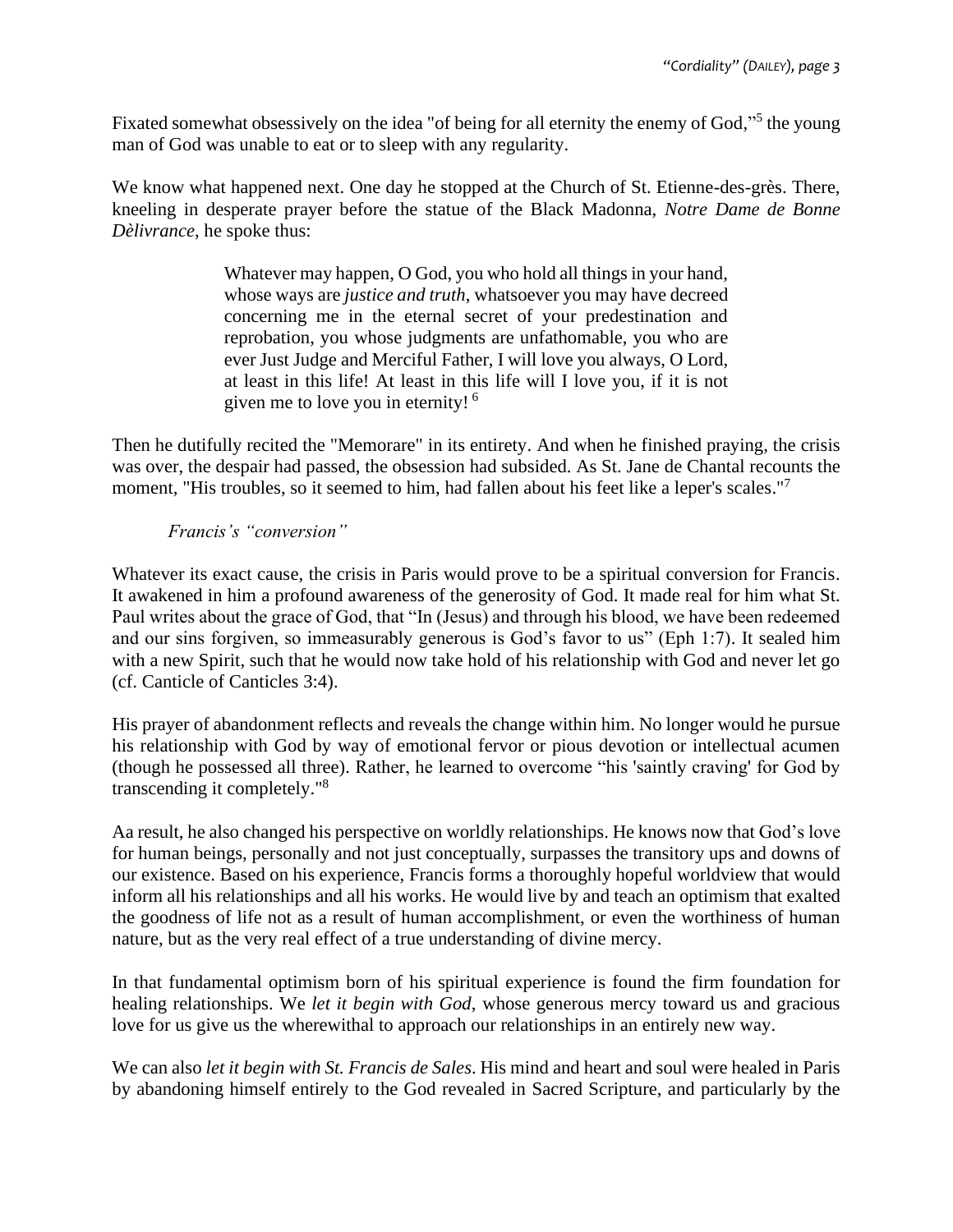Sacred Heart of Jesus. In turn, he teaches us to "Live + Jesus" by radiating a similar cordiality in all our relationships.

---------------------------------------------------------------------------------------------------------------------

## **The RADIATION**

From this foundation in Francis de Sales's spiritual conversion radiates a distinctly Salesian approach to human relationships, characterized by "cordiality." This refers to a habit of the devout life, a little virtue that we can and should cultivate in order to "Live Jesus," and not merely a personality trait with which someone may or may not be endowed.

Arising from the generosity of God's love, embodied for us in the Sacred Heart of Jesus,<sup>9</sup> cordiality here refers both to a disposition and an action toward others. It is a *thinking from and living by the heart*. In the tradition of Salesian spirituality, the heart is understood not as a center of emotion but as the core of being human; as Father André Brix describes it, St. Francis de Sales saw the heart as "the human being taken integrally, body and soul, in an indissociable unity." The heart, in this sense, "is also the deepest 'me' and our mask, or better our 'person' who, by (way of ) the heart, is known and recognized."<sup>10</sup>

Cordiality is the virtue that expresses the convictions of our heart. As such, it gives shape to the way we approach every relationship and offers a key to how we can heal relationships, as well. This we can explain by way of four instances in Francis's life and teaching in which this distinctly Salesian virtue comes into play, each of which can be characterized by a particular aspect of cordiality that we could practice in our own relationships.

## *(1) Cordiality as Niceness - The Rule of Padua*

The first instance goes back to the beginning. Relationships have to start somewhere. The first moment of encountering another person is critical to what may later develop into a relationship. Common wisdom, with some science behind it, claims that a first impression is formed in just seven seconds! And logic dictates that we do not get a second chance to make a first impression.

The "gentleman saint" knew this well. Keenly aware of human psychology, really a humanistic anthropology, he understood that inner dispositions make themselves known outwardly in and through the way we encounter other people.

And so, not long after his stay in Paris, Francis de Sales penned for himself a set of spiritual exercises – commonly known as the "Rule of Padua" $11$  – that included a code to guide his conduct with others. Moved by his own experience of the generosity of God in his regard, he determined to engage with others in a way that reflected a generous disposition toward them. Here is the rule as he puts it:

> I will never disdain meeting any person, no matter who they may be, nor will I show any sign of wishing to avoid them, for this earns one the reputation of being proud, haughty, unfeeling, arrogant,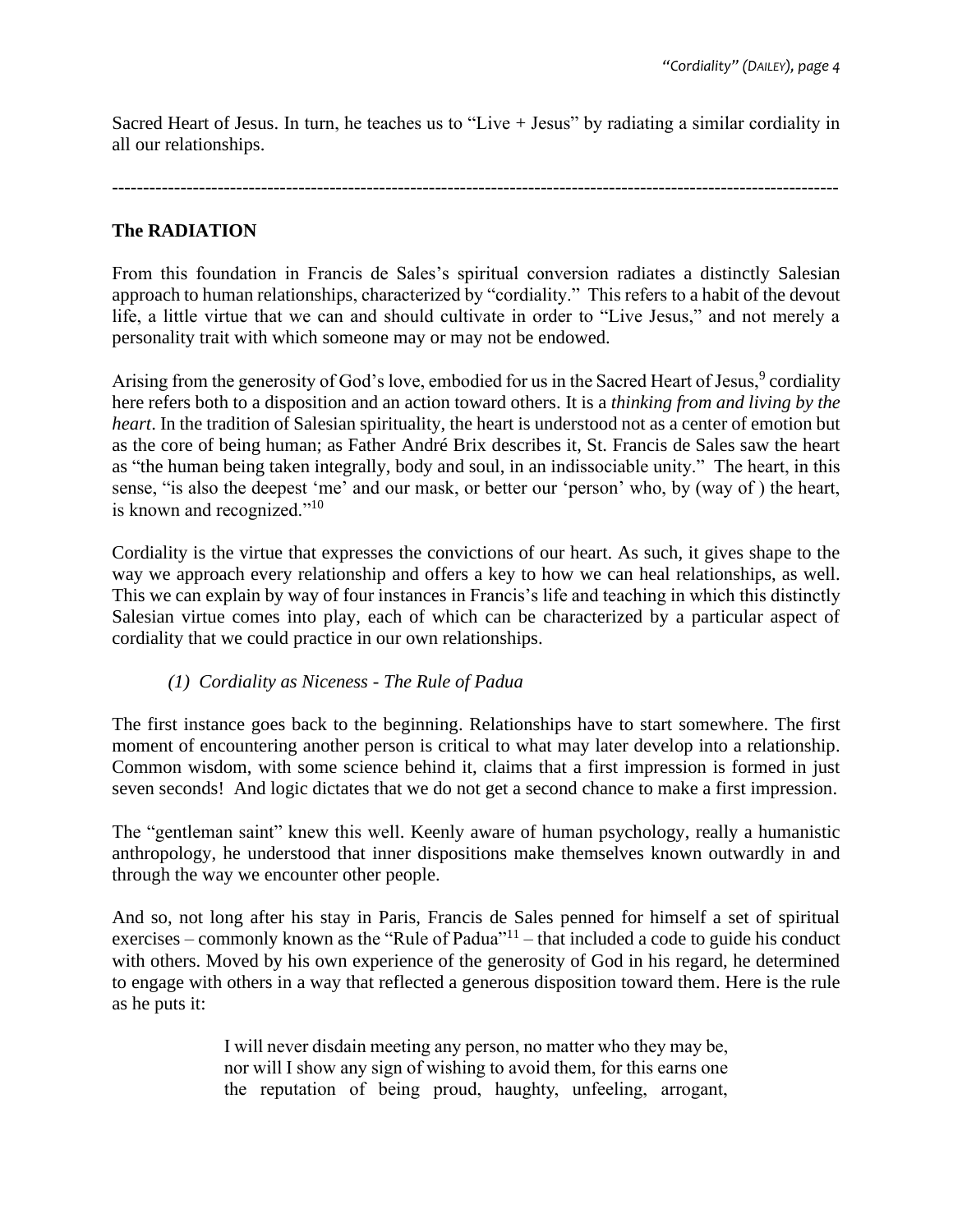snobbish, ambitious, and manipulative. ... Above all, I will be careful neither to criticize, nor to mock, nor to be sarcastic to, anyone. It is a sign of stupidity to make fun of those who have no reason to put up with such treatment. I will show great respect for all ...

This exercise in making a first impression shows that Francis understood how heartfelt disdain or uncharitable speech can harm any potential relationship before it even has a chance to develop. For this reason, he chooses to "show great respect" at the very outset – a choice that radiates from his own heart rather than from any knowledge of the other person, whom he has not yet met. If a healthy relationship is to develop, it will begin with cordiality as its first principle.

Showing that same cordiality – that heartfelt respect for the other in attitude and in action -- is something any of us can do to initiate and sustain a relationship. We can, if we so choose, make our first encounter with others an experience of niceness rather than nastiness. How we acknowledge others, whether and how we speak to them, even non-verbally, and what we think of them in those first seven seconds -- all of that depends more on us than on them. We all have the ability to choose to be cordial or not.

When it comes to healing relationships subsequently harmed for whatever reason, that same phenomenon of niceness can still characterize our interactions. It may first require an apology, if the hurt came from me, so that we can start over with the impression-making process.<sup>12</sup> But whether giving or receiving an apology, and even without one, we are always free to choose the way of cordiality, of simply being nice to someone else.

## *(2) Cordiality as Pleasantness - The Chablais Method*

Even with a cordial start (or re-start), growing in relationships does not depend entirely on one person. An other is equally involved. And wherever two or three are gathered, argument ensues! Unfortunately, disagreement today often degenerates into disagreeableness.

Nevertheless, even a relationship marked by discord can be healed with cordiality, understood in this second instance as intentional pleasantness. Pleasantness, in this sense, does not simply mean being cheerful; a merry mode of interacting will not, on its own, magically remove all disagreement.

For St. Francis de Sales, choosing deliberately to be pleasant to others is something within our power. That affability radiates from the heart and can act like a balm to soothe a potentially disagreeable relationship. As a virtue, this form of cordiality mediates between an excessive seriousness that can appear impersonable and an affectatious flattery that can come off as annoyingly fake. $13$ 

The potential that pleasantness holds for healing relationships is, perhaps, most clearly demonstrated in the "spirit" and "method" with which St. Francis de Sales undertook his mission to the Chablais region.<sup>14</sup> In that missionary work, in a land subjected to religious heresy and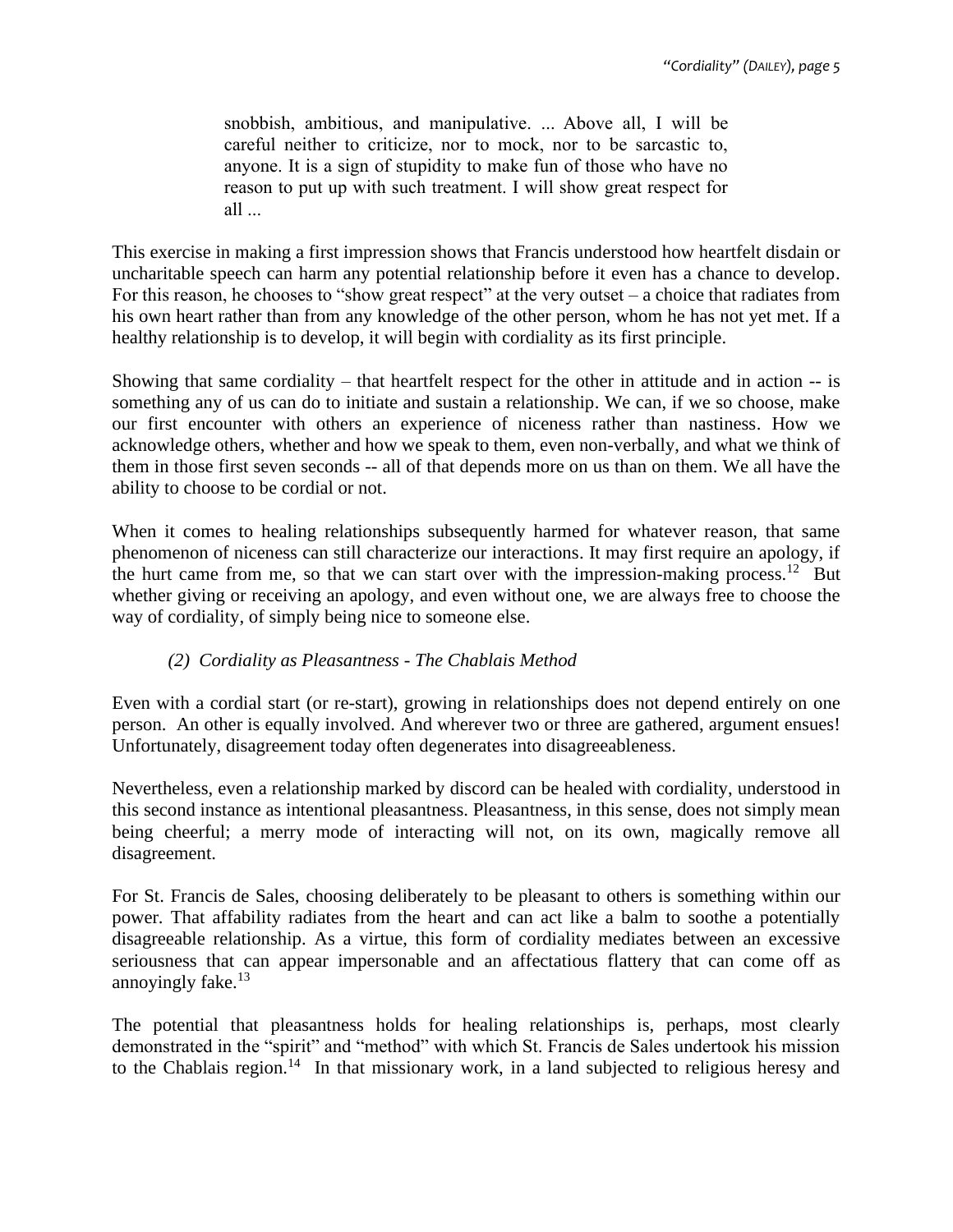political persecution, he deliberately chose to approach his religious opponents with cordiality, as several Salesian scholars have affirmed:

> André Ravier notes that he "treated with respect and charity those Protestants who kept away from him, who sometimes insulted him or assailed him, and above all he took them seriously."

> Elisabeth Stopp points out how "He never talks down to [the elders], never attacks them personally, addressing them as 'separated brothers,' an unheard of courtesy in that age of fierce polemics."

> Wendy Wright claims that "His respectful methods were based on a real affirmation of the intrinsic dignity and worth of each particular person, who is to be reverenced as such, even when – perhaps most when – the ideas they hold or the affiliations that claim them make them an 'enemy'."

Acting in this way can be quite challenging, because it goes against our natural inclination to selfdefense. Yet it remains the Christian mission. Being pleasant to others, and doing so deliberately as a step toward healing relationships, is a choice we can make – a choice to affirm the personhood of the other over and above our differences, a choice radiating our own hearts, which have been affirmed and redeemed by the transcendent grace and generosity of God.

## *Cordiality as Neighborliness - Assuming the Best in Everyone*

Even amid close and familiar relationships, like those of friends or siblings or even spouses, conflicts arise. One, in particular, is often caused by a single word – the "should" word, as when we believe that the other person in the relationship should (or should not) think or say or do what she thought or said or did.

It is a common malady in many relationships -- the failure to live up to expectations. We place them on others, just as they place them on us. But rarely are those expectations fulfilled to anyone's satisfaction. When what happens is not as we think it should be, and when we ascribe responsibility for that defect to the other, we find ourselves in a jam.

In his many dealings with people, and in his writings about dealing with people, St. Francis de Sales often encountered the "should" problem. He saw it as a problem of judgment. The healing he proposes in this third instance brings us to another dimension of cordiality, which shows itself in neighborliness.

Neighbors are those who are "near" to us, whether geographically or spiritually. To be neighborly is to relate to an other in such as way that he or she is close by, is "one of our own," a kindred spirit or fellow traveler. The command to "love your neighbor" means to be good to, and to do good by, those journeying through life with you.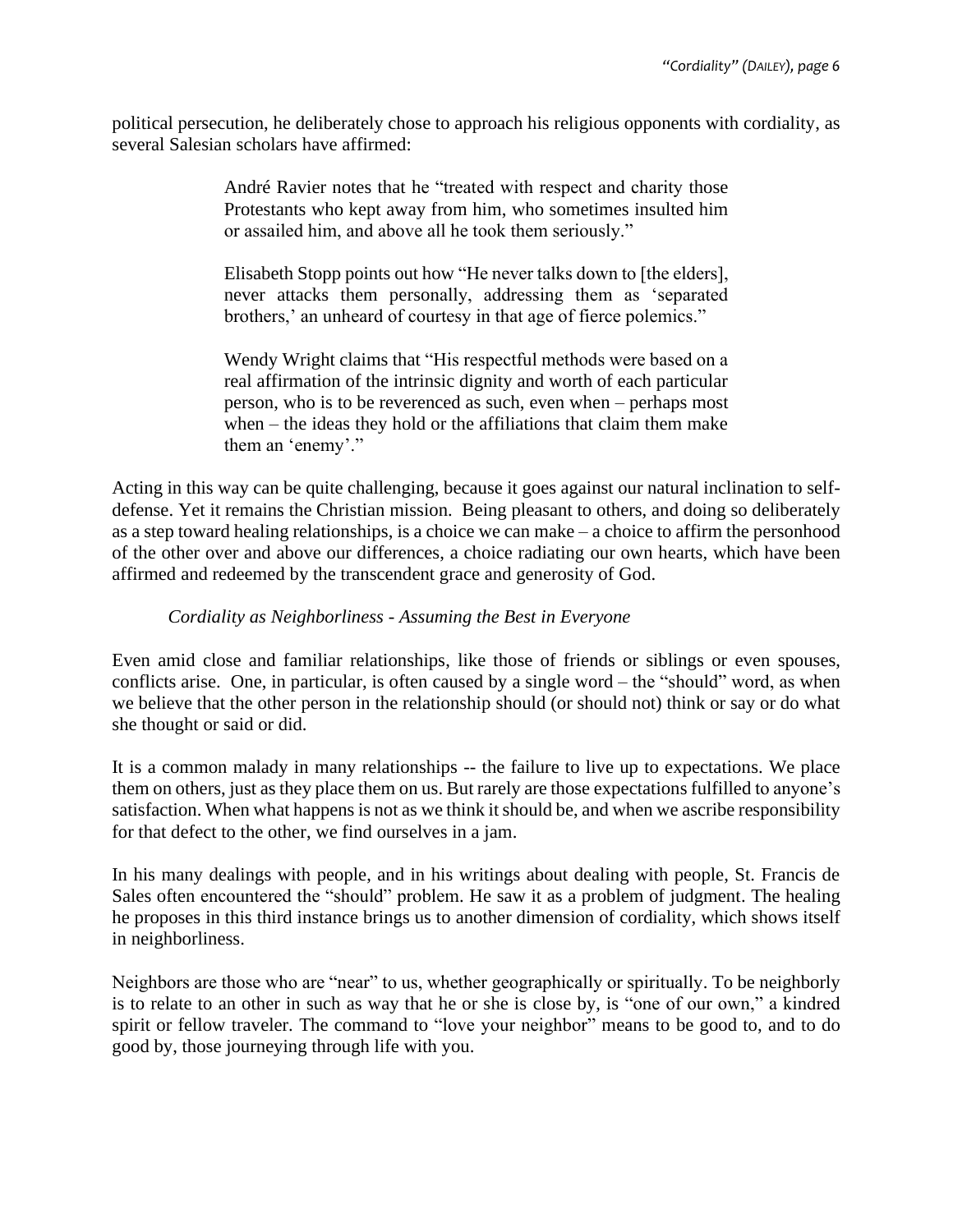For St. Francis de Sales, fulfilling that command begins with not making the kind of judgments that follow from the "should" word, the ultimately self-centered reasoning that thinks we know not only what is right for ourselves but what is right for others, too. "Can we never pass judgment on our neighbor? No, never," the saint writes in the *Introduction to the Devout Life* (in part III, chapter 28), for "It is (a) rash judgment to draw a conclusion from an action in order to condemn the person."

In his devotional classic, he also offers some insightful yet challenging ways to think of others in a neighborly fashion. For example, "If an action has many different aspects," he advises that "we must always think of (the one) which is the best." And, if an action is such that we cannot explain the fact of it or the intention behind it, he exhorts us to "at least make it worthy of compassion by attributing the most favorable cause we can to it, such as ignorance or weakness."

That is cordiality at work, thinking from the heart more so than from the head. It is neighborliness to look upon others in a way that acknowledges who they actually are, rather than demanding that they "should" be different. It is how acquaintances learn to become friends. It is how spouses can consent to life with each other "for better or worse." Ultimately, it is how our merciful God looks upon each of us.

# *Cordiality as Meekness - A Gentle Force for the World*

Sadly, the love of neighbor seems to be in short supply these days. We know all too well the deadly violence that pervades our cities, our country, and our world. We see the discord, rancor, and even hatred that spews forth so easily on social media. We even witness division in the Church, where the outrage to which society seems to be addicted has created a narrative of "us vs. them" and risks turning the Church militant into the Church belligerent, as Father Paul Scalia cleverly describes  $it<sup>15</sup>$ 

Healing relationships in this collective dimension – in community and society, in the church and in the world – calls forth a fourth aspect of cordiality, one that is its own little virtue. St. Francis de Sales calls it *"douceur,"* which we translate as "gentleness" or "meekness." In the Salesian tradition, that little virtue comes to living expression in the religious order of the Visitation of Holy Mary, founded by St. Francis de Sales, together with St. Jane de Chantal, in 1610.<sup>16</sup>

In his historical study of religious culture at the time of St. Francis and St. Jane,  $17$  Tom Donlan explores how the "wars of religion" led also to a violent turn in French Catholicism. He shows how religious zeal turned militant and gave rise to a strident belligerence toward Protestant reformers; even among Catholics, opposing viewpoints made faith relationships susceptible to mortal conflict. And Donlan argues, quite convincingly, that the spirituality championed by St. Francis de Sales constituted an effective critique to such religious militancy.

Seen in this societal context, the founding of the Visitation Order gave life to a gentle force in a violent world. Embodying the optimistic spirituality of the founders, these new nuns would form a community of cordial love, manifesting that virtue especially through the "meekness" of the Sisters' relationships with one another and with others outside the monastery. In imitation of the biblical mystery that gave them their name, they were to become what Hélène Bordes describes as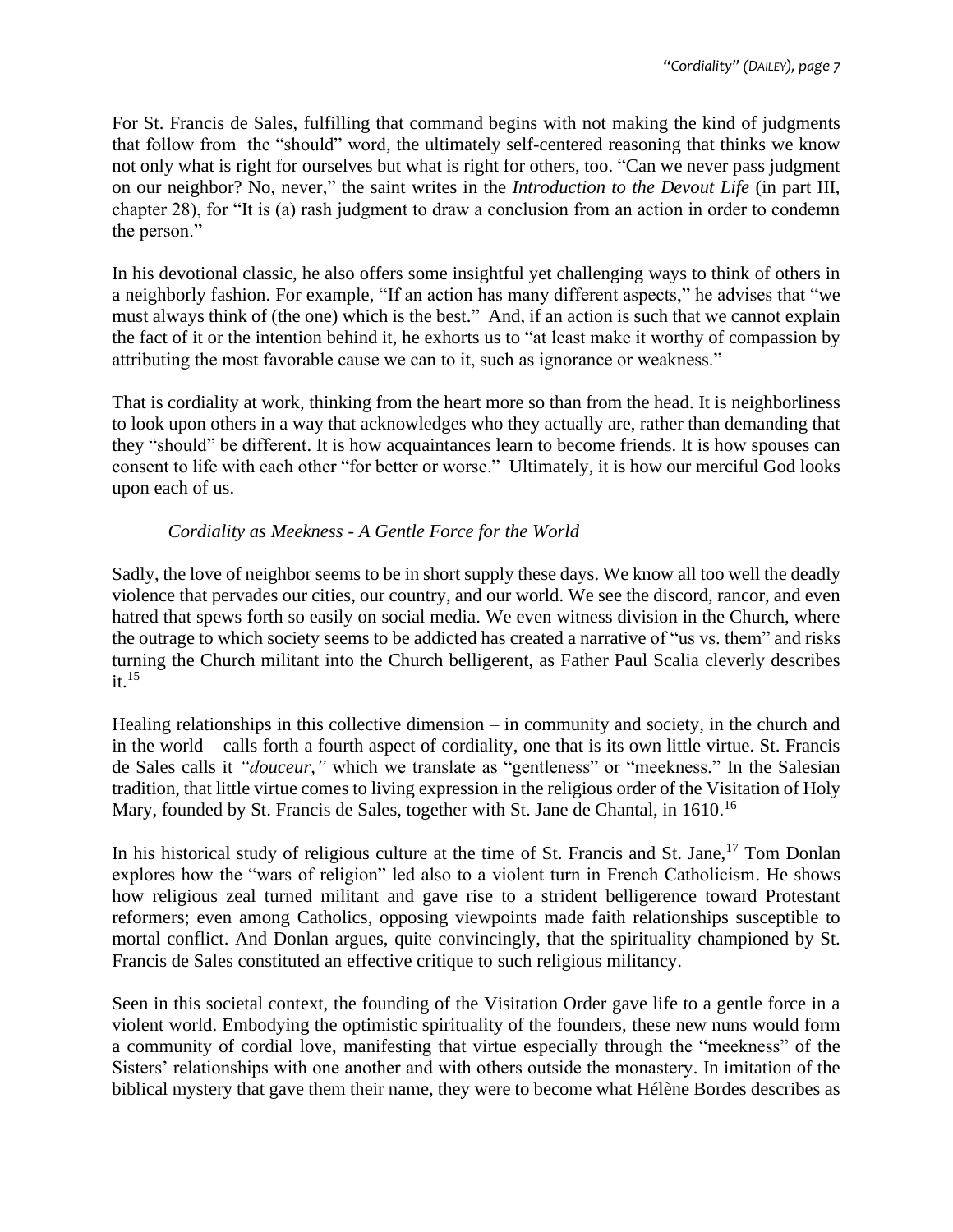"the path, the self-same sign of the Church throughout the ages in its movement towards the realization of God's intent for the world."<sup>18</sup>

The sign that the Visitation Order was to be marks what Donlan calls "a milestone in the spiritual transformation of Francis de Sales." The young lad who, before his conversion in Paris, had himself "spoken of his Catholic faith as 'militant' and 'triumphant'," came to believe "that the Church existed only to 'carry the gentle Jesus' and to 'carry him gently'." His founding, with Jane de Chantal, of a religious congregation committed to a life of *douceur* brings the Salesian witness of cordial relationality to its culmination.<sup>19</sup>

But that virtue does not end with the Visitation. The movement toward a world of interconnected hearts continues with everyone who strives, in social and ecclesial relationships, to practice cordiality as meekness. Doing so entails and expresses a great strength of heart, a heart fortified by the grace to see others as God sees them – imperfect yet worthy, having personal flaws yet also possessing inherent dignity.

#### **CONCLUSION**

Relationships begin within – in the heart that connects us as human beings to others with whom we interact. How our hearts "see" is what St. Francis de Sales learned through his conversion experience, what he lived in his own way, and what he taught in his works of spiritual direction.

A heart that sees the presence of God in others among us beats with a rhythm of being nice, being pleasant, being neighborly, and being meek. Those expressions of cordiality may not sound impressive, but that's the nature of a "little" virtue.<sup>20</sup> And such little virtues may not seem sufficient for healing relationships, but they do work – as the saintly tradition of Salesian Spirituality has shown for centuries.

To "Live Jesus" invites us to appreciate the gift of God's generous mercy in our own lives and to cultivate the virtue of cordiality toward others in response to that divine gift.

<sup>&</sup>lt;sup>1</sup> This article is adapted from the author's keynote address at the annual "Live Jesus" Conferences, held in Reston, Virginia (on 26 March 2022) and in Glen Mills, Pennsylvania (on 2 April 2022). The theme of the 2022 conferences was "Healing Relationships ... Let It Begin with Me."

<sup>2</sup> WENDY WRIGHT. "Francis de Sales and the Exchange of Divine and Human Hearts," in John Markey and J. August Higgins (eds.), *Mysticism and Contemporary Life: Essays in Honor of Bernard McGinn* (New York: Herder and Herder, 2019), 183-203, at 190.

<sup>3</sup> See E.J. LAJEUNIE, *Saint Francis de Sales: The Man, the Thinker, His Influence*, 2 vols. (translated by Rory O'Sullivan) (Bangalore, India: SFS Publications, 1986), volume 1, chapter 2. See also ELISABETH STopp, "Francis de Sales at Clermont College: A Jesuit Education in Sixteenth-Century Paris," in *A Man to Heal Differences: Essays and Talks on St. Francis de Sales* (Philadelphia: St. Joseph's University Press, 1997), pages 23-50.